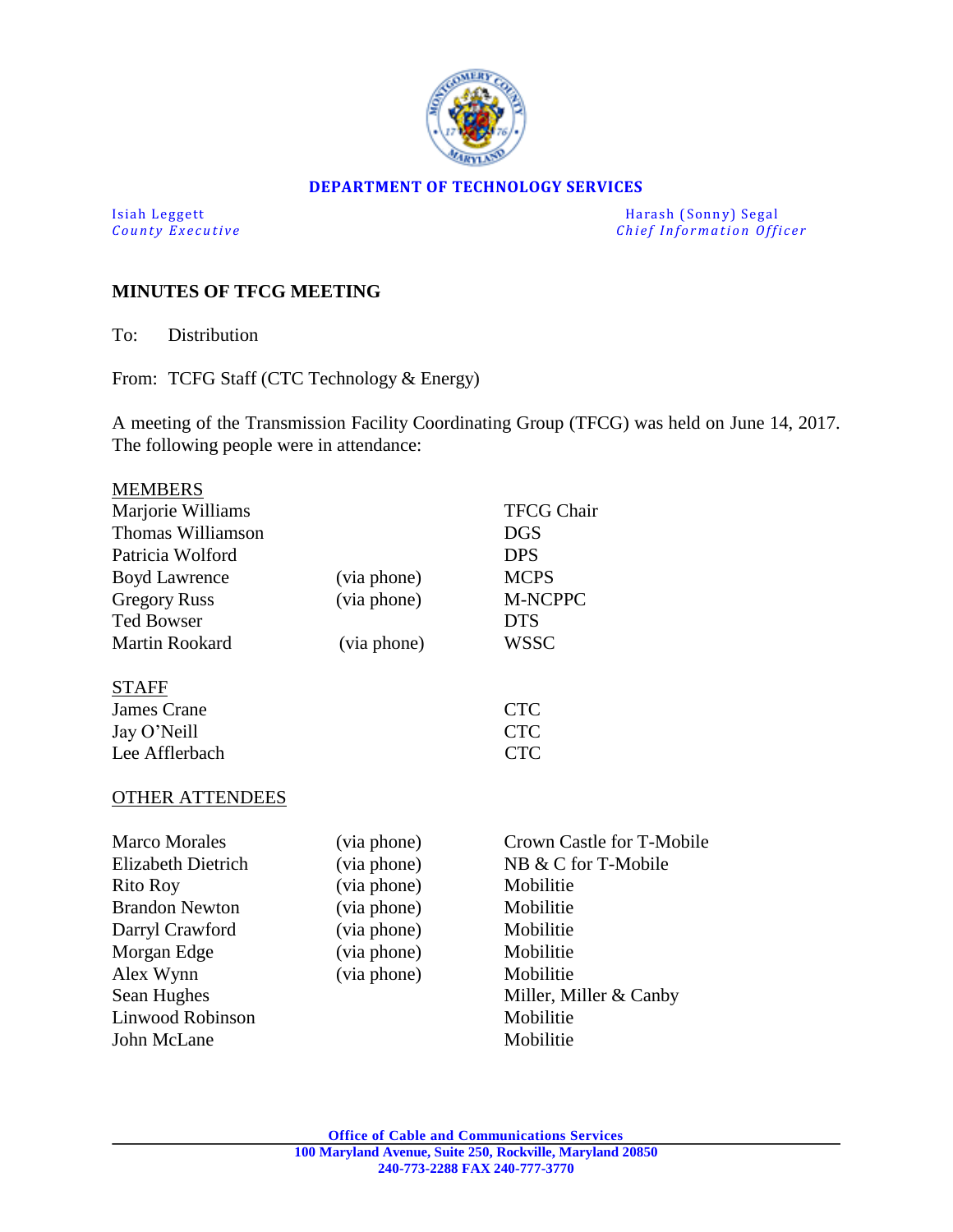Minutes of TFCG Meeting Held June 14, 2017 Page 2 of 11

#### **Action Item: Meeting Minutes**

**Discussion:** Martin Rookard moved that the May minutes be approved as written. Gregory Russ seconded the motion and it was unanimously approved.

# **Action Item: Consent Agenda**

# **Consent Agenda**

*1. Application Number:* 201705-27 *Type:* New *Received (date):* 4/14/2017

 *Revised:* 5/03/2017

*Applicant:* T-Mobile

*Site Name/Location:* Miller Company Building/4701 Sangamore Road, Bethesda *Zoning Standard:* NR0.75 *Property Owner:* WC & AN Miller Development Company *Description:* Remove six antennas which are in a concealment sheath. Attach three 96"high panel antennas at 80' on a 50' building in a concealement sheath. *Tower Coordinator Recommendation:* Recommended

*2. Application Number:* 201705-28 *Type:* Minor Modification *Received (date):* 4/17/2017 *Applicant:* T-Mobile *Site Name/Location:* Albert Einstein High School/11135 Newport Mill Rd, Silver Spring *Zoning Standard:* R-60 *Property Owner:* Board of Education of Montgomery County

*Description:* Replace one 57"-high panel antenna, one 73"-high panel antenna, and one RRH at 127' on a 130' monopole. **Tower Coordinator Recommendation:** Conditioned on the applicant providing written

approval from Montgomery County Public Schools of the attachments at the time of permitting.

- *3. Application Number:* 201705-30 *Type:* Minor Modification *Received (date):* 4/18/2017 *Applicant:* T-Mobile *Site Name/Location:* Ferguson Farm/14825 Comus Rd, Clarksburg *Zoning Standard:* AR *Property Owner:* John W. Ferguson *Description:* Replace three 57"-high panel antennas at 177' on a 210' tower. *Tower Coordinator Recommendation:* Recommended
- *4. Application Number:* 201705-32 *Type:* Minor Modification *Received (date):* 4/18/2017  *Revised:* 5/12/2017

*Applicant:* T-Mobile *Site Name/Location:* WSSC Great Seneca/17201 Riffle Ford Rd, Germantown *Zoning Standard:* R-200 *Property Owner:* WSSC *Description:* Replace four 57"-high panel antennas and one 93"-high panel antenna at 140' on a 196' WSSC tower.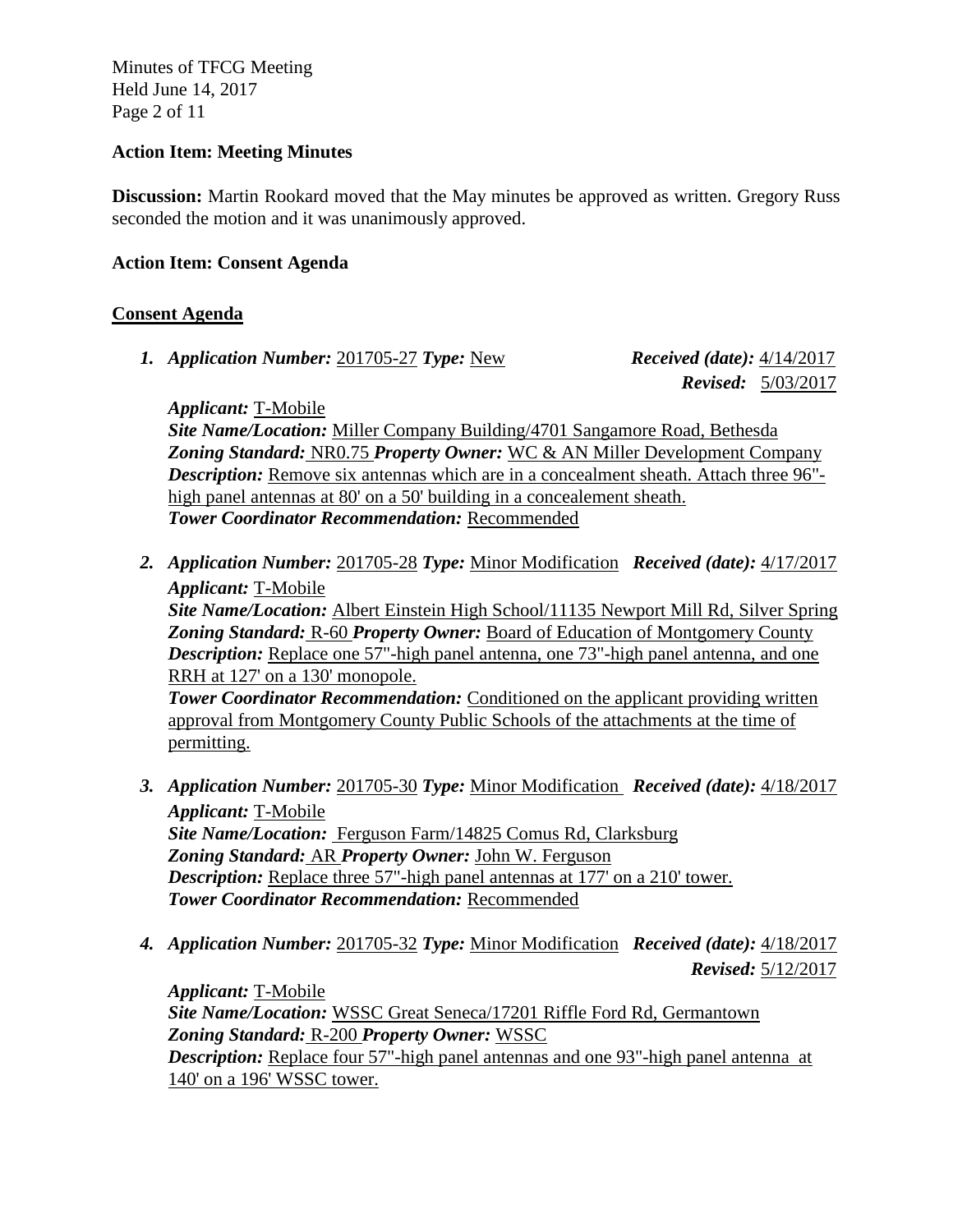*Tower Coordinator Recommendation:* Conditioned on the applicant providing written approval from WSSC of the attachment at the time of permitting.

- *5. Application Number:* 201705-33 *Type:* Minor Modification *Received (date):* 4/18/2017 *Applicant:* T-Mobile *Site Name/Location:* Old Burtonsville VFD/15430 Old Columbia Pike, Burtonsville *Zoning Standard:* RC *Property Owner:* Burtonsville VFD *Description:* Replace three 57"-high panel antennas at 180' on a 180' monopole. *Tower Coordinator Recommendation:* Recommended
- *6. Application Number:* 201705-34 *Type:* Minor Modification *Received (date):* 4/18/2017  *Revised:* 6/05/2017

*Applicant:* T-Mobile *Site Name/Location:* Brink Water Tank/21701 Ridge Rd, Germantown *Zoning Standard:* AR *Property Owner:* WSSC *Description:* Replace six panel antennas, three 57"-high and three 93"-high, and attach one 57"-high antenna at 93' on a 125' WSSC water tank. **Tower Coordinator Recommendation:** Conditioned on the applicant providing written approval from WSSC of the attachment at the time of permitting.

- *7. Application Number:* 201705-35 *Type:* Minor Modification *Received (date):* 4/18/2017 *Applicant:* T-Mobile *Site Name/Location:* Classic Residence/8100 Connecticut Ave, Chevy Chase *Zoning Standard:* R-10 *Property Owner:* SNH CCMD Properties LLC *Description:* Replace three 57"-high panel antennas at 155' on a 150' apartment building. *Tower Coordinator Recommendation:* Recommended
- *8. Application Number:* 201705-36 *Type:* Minor Modification *Received (date):* 4/18/2017 *Applicant:* T-Mobile *Site Name/Location:* Flower Hill SC/18200 Flower Hill Way, Gaithersburg *Zoning Standard:* PNZ *Property Owner:* PCO, LP *Description:* Attach one 57"-high panel antenna at 50' in a stealth clock tower on a 56' building. *Tower Coordinator Recommendation:* Recommended
- *9. Application Number:* 201705-37 *Type:* Minor Modification *Received (date):* 4/19/2017 *Applicant:* T-Mobile *Site Name/Location:* Wesley Grove Church/23612 Woodfield Rd, Gaithersburg *Zoning Standard:* RE-2 *Property Owner:* Wesley Grove Church *Description:* Replace three 73"-high panel antennas at 80' on a 96.5' stealth flag pole. Replace three 20" x 10' shrouds with three 30" x 10' shrouds. *Tower Coordinator Recommendation:* Conditioned upon a review by the Board of Appeals due to Special Exception S-2526.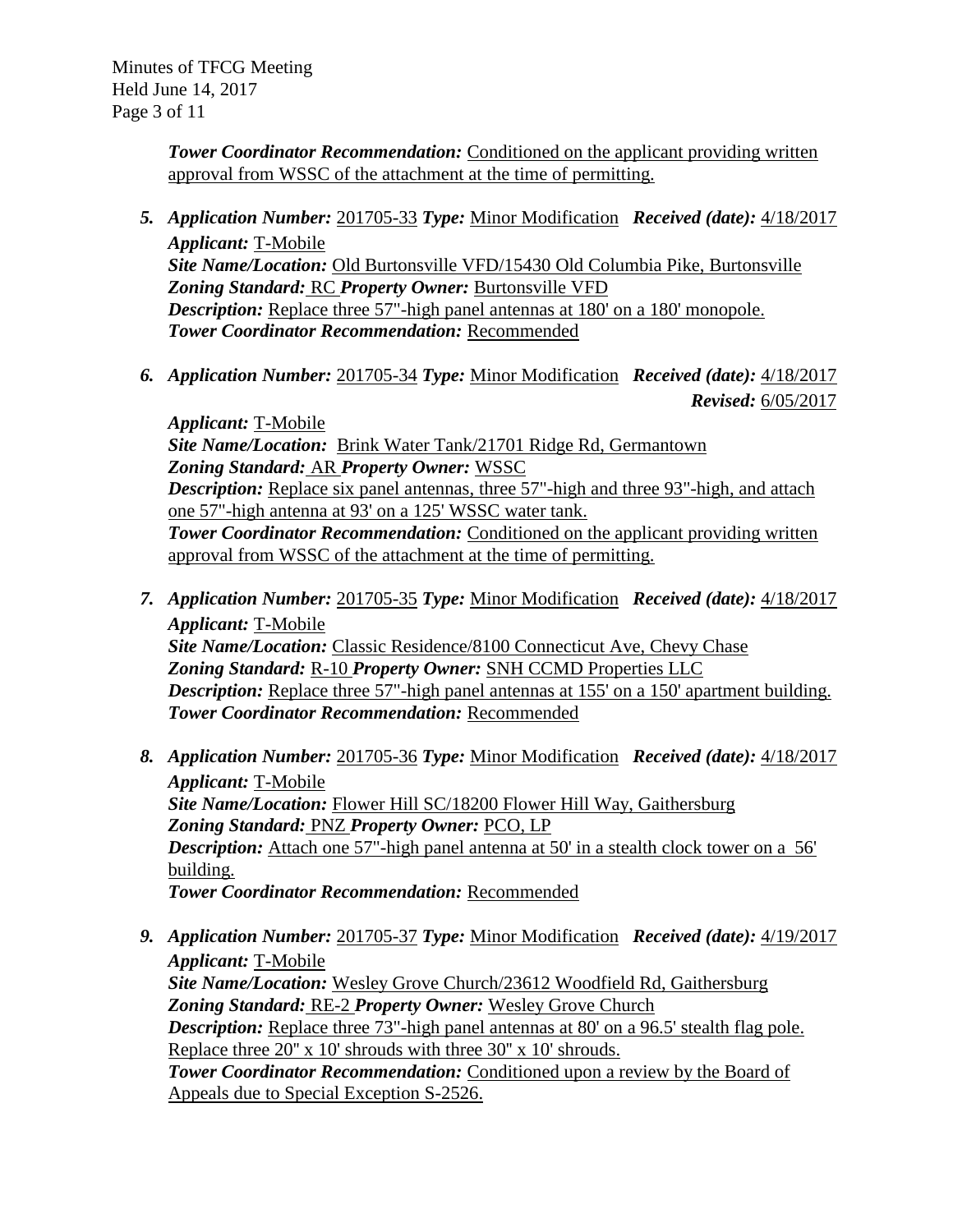*10. Application Number:* 201706-01 *Type:* Minor Modification *Received (date):* 4/20/2017  *Revised:* 6/06/2017

*Applicant:* T-Mobile **Site Name/Location: Izaak Walton League/18301 Waring Station Rd, Germantown** *Zoning Standard:* R-200 *Property Owner:* Izaak Walton League *Description:* Attach one 57"-high panel antenna at 220' to a 226' monopole. *Tower Coordinator Recommendation:* Recommended

*11. Application Number:* 201706-02 *Type:* Minor Modification *Received (date):* 4/20/2017  *Revised:* 5/15/2017

*Applicant:* T-Mobile *Site Name/Location:* Wheaton High School/12501 Dalewood Rd, Silver Spring *Zoning Standard:* R-60 *Property Owner:* Board of Education of Montgomery County *Description:* Replace two panel antennas, one 57"-high and one 51"-high, at 102' on a 100' monopole. *Tower Coordinator Recommendation:* Conditioned on the applicant providing written approval from Montgomery County Public Schools of the attachments at the time of permitting.

*12. Application Number:* 201706-03 *Type:* Minor Modification *Received (date):* 4/21/2017  *Revised:* 5/16/2017

*Applicant:* AT&T Wireless *Site Name/Location:* Rock Creek Terrace Apts/12630 Veirs Mill Rd, Rockville *Zoning Standard:* R-H *Property Owner:* Rock Creek Terrace LP *Description:* Replace three 72"-high panel antennas at 171' and add three RRHs at 175' on an 18-story apartment building. *Tower Coordinator Recommendation:* Recommended

*13. Application Number:* 201706-09 *Type:* Minor Modification *Received (date):* 5/16/2017 *Applicant:* T-Mobile *Site Name/Location:* Luther Rice Baptist Church/801 University Blvd West, Silver Spring *Zoning Standard:* R-60 *Property Owner:* Luther Rice Baptist Church *Description:* Replace three 57"-high panel antennas at 67' in a church steeple.

*Tower Coordinator Recommendation:* Recommended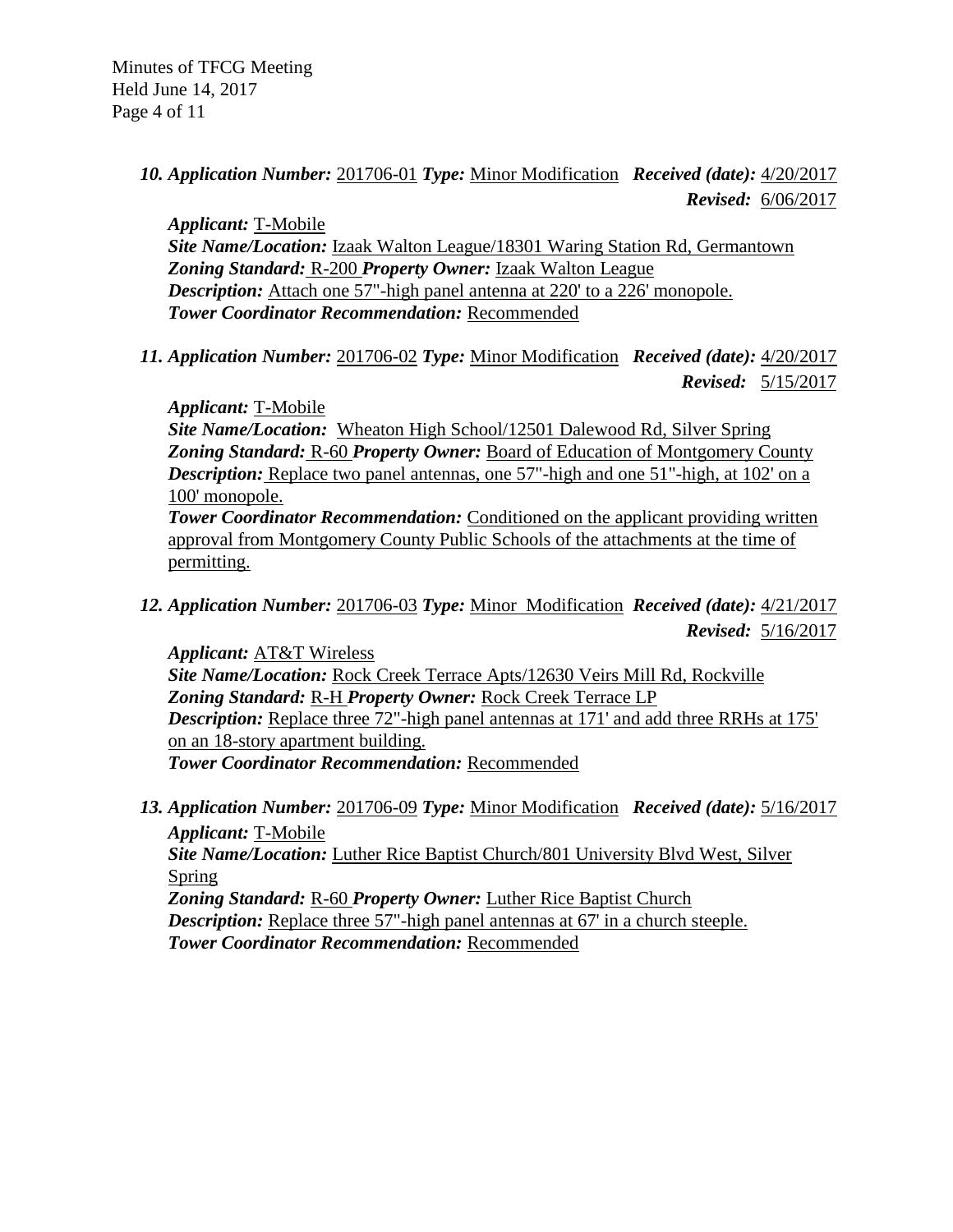*14. Application Number:* 201706-10 *Type:* Minor Modification *Received (date):* 5/16/2017  *Revised:* 5/26/2017

*Applicant:* T-Mobile *Site Name/Location:* Westlake Towers/7420 Westlake Terrace, Bethesda *Zoning Standard:* R-H *Property Owner:* Westlake Park Condo *Description:* Replace five panel antennas, four 57"-high and one 93"-high and add one RRH at 175' on a 172' apartment building. *Tower Coordinator Recommendation:* Recommended

- *15. Application Number:* 201706-16 *Type:* Minor Modification *Received (date):* 5/17/2017 *Applicant:* T-Mobile *Site Name/Location:* Grosvenor House Apts/10101 Grosvenor Pl, Rockville *Zoning Standard:* R-10 *Property Owner:* Grosvenor Park *Description:* Attach four 57"-high panel antennas; two at 180' and two at 190' on a 172' apartment building. *Tower Coordinator Recommendation:* Recommended
- *16. Application Number:* 201706-17 *Type:* Minor Modification *Received (date):* 5/17/2017 *Applicant:* T-Mobile *Site Name/Location:* Hampshire West Apts/1412(AKA 1432) Hampshire West Ct, Silver Spring *Zoning Standard:* R-20 *Property Owner:* Southern Mgmt *Description:* Remove three and add four 57"-high panel antennas at 49' on a 45' apartment building. *Tower Coordinator Recommendation:* Recommended

**Motion**: Thomas Williamson moved that all items on the Consent Agenda be recommended. Ted Bowser seconded the motion and it was unanimously approved.

# **Regular Agenda**

*17. Application Number:* 201609-10 *Type:* Colocation *Received (date):* 7/29/2016

 *Revised:* 9/09/2016 *Revised:* 3/20/2017

*Applicant:* Technology MD Network Co/Mobilitie

*Site Name/Location:* Mobilitie@9MDB000806/Richter Farm Rd & Cricket Hill Drive, Germantown

*Zoning Standard:* R200 *Property Owner:* Montgomery County

*Description:* Attach two antennas, one 29"-high and one 14"-high and one remote radio head (RRH) to a 29' light pole.

**Tower Coordinator Recommendation:** Conditioned on the applicant providing the Montgomery County Department of Transportation work order to DPS at the time of permit application.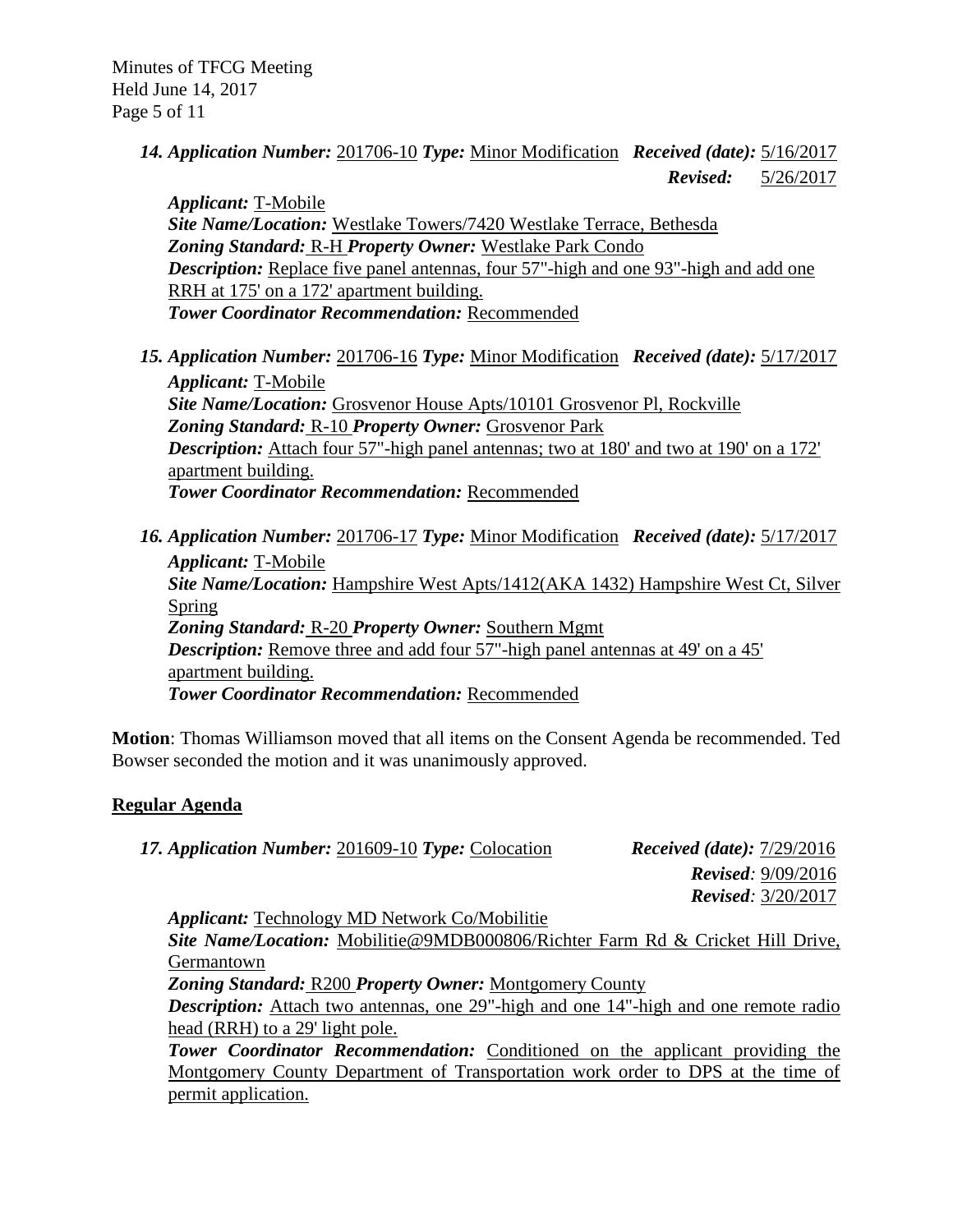Minutes of TFCG Meeting Held June 14, 2017 Page 6 of 11

**Action:** Tabled by the applicant prior to the meeting.

*18. Application Number:* 201609-14 *Type:* Colocation *Received (date):* 7/29/2016

 *Revised*: 9/09/2016 *Revised*: 3/20/2017

*Applicant:* Technology MD Network Co/Mobilitie

*Site Name/Location:* Mobilitie@9MDB0001083/Shady Grove Rd & Traville Gateway Dr, Rockville

*Zoning Standard:* CRT-0.5 *Property Owner:* Montgomery County

*Description:* Attach two antennas, one 29"-high and one 14"-high and one remote radio head (RRH) to a 22' light pole.

**Tower Coordinator Recommendation:** Conditioned on the applicant providing the Montgomery County Department of Transportation work order to DPS at the time of permit application.

**Action:** Tabled by the applicant prior to the meeting.

*19. Application Number:* 201609-16 *Type:* Colocation *Received (date):* 7/29/2016  *Revised*: 9/09/2016 *Revised*: 3/20/2017

*Applicant:* Technology MD Network Co/Mobilitie

*Site Name/Location:* Mobilitie@9MDB000756/Wayne Ave & Ramsey Ave, Silver Spring

*Zoning Standard:* CR-5.0 *Property Owner:* Montgomery County

*Description:* Attach two antennas, one 29"-high and one 14"-high and one remote radio head (RRH) to a 35' light pole.

**Tower Coordinator Recommendation:** Conditioned on the applicant providing the Montgomery County Department of Transportation work order to DPS at the time of permit application.

**Action:** Tabled by the applicant prior to the meeting.

*20. Application Number:* 201609-17 *Type:* Colocation *Received (date):* 7/29/2016

 *Revised*: 9/09/2016 *Revised*: 3/20/2017

*Applicant:* Technology MD Network Co/Mobilitie *Site Name/Location:* Mobilitie@9MDB000722 /Leland St & 46th St, Bethesda *Zoning Standard:* CR-3.0 *Property Owner:* Pepco *Description:* Attach two antennas, one 29"-high and one 14"-high and one remote radio head (RRH) to a 38' utility pole. **Tower Coordinator Recommendation:** Conditioned on the applicant providing the Pepco

work order to DPS at the time of permit application.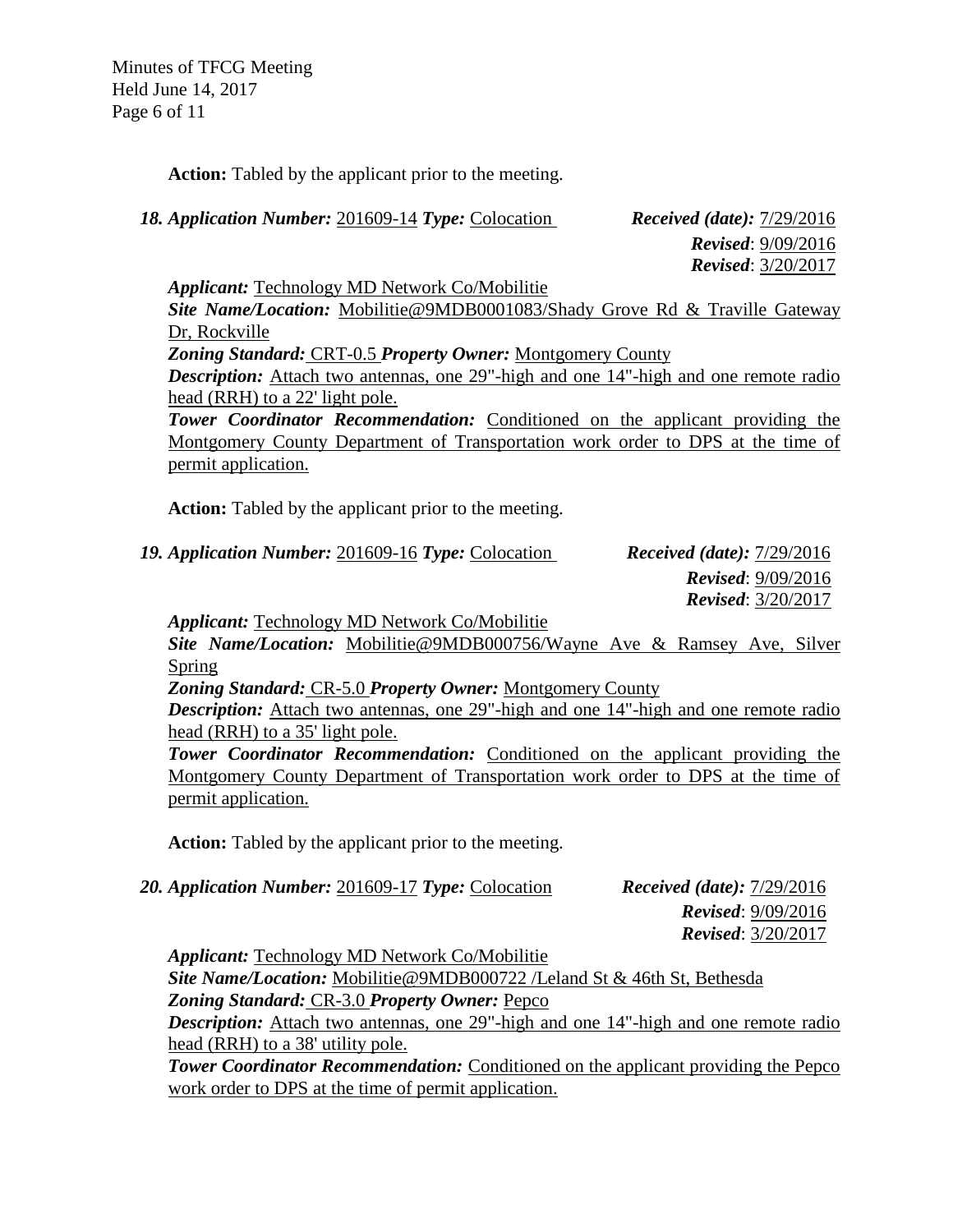James Crane summarized the report. This is a colocation similar to previous applications in which the applicant is trying to increase capacity with DAS antennas. A zoning review found it was adjacent to an area zoned as Residential. The pole is zoned as Commercial, but the parking lot by which the pole is located is considered a Residential zone.

Marjorie Williams asked who the applicant is increasing capacity for.

James Crane answered that Mobilitie had confirmed that their client is Sprint.

Marjorie Williams asked if the applicant had looked at other colocation opportunities in the area. Linwood Robinson on behalf of Mobilitie stated other colocation opportunities in the area would not satisfy their network needs. Marjorie Williams advised that the applicant must use the specified utility pole or they would have to file a new application with the Tower Committee.

**Motion**: Ted Bowser moved that the application be recommended. Boyd Lawrence seconded the motion. It was unanimously approved with the condition that the applicant provide the Pepco work order to DPS at the time of permit application.

| 21. Application Number: 201609-18 Type: Colocation | <b>Received (date):</b> $7/29/2016$ |
|----------------------------------------------------|-------------------------------------|
|                                                    | <b>Revised:</b> $9/09/2016$         |
|                                                    | <b>Revised:</b> $3/20/2017$         |

*Applicant:* Technology MD Network Co/Mobilitie

*Site Name/Location:* Mobilitie@9MDB001549/Willard Ave & Shoemaker Farm Lane, Chevy Chase

*Zoning Standard:* CR-3.0 *Property Owner:* Pepco

*Description:* Attach two antennas, one 29"-high and one 14"-high and one remote radio head (RRH) to a 28' utility pole.

**Tower Coordinator Recommendation:** Conditioned on the applicant providing the Pepco work order to DPS at the time of permit application.

James Crane summarized the application. Boyd Lawrence moved that the application be recommended. Thomas Williamson seconded the motion and it was unanimously approved.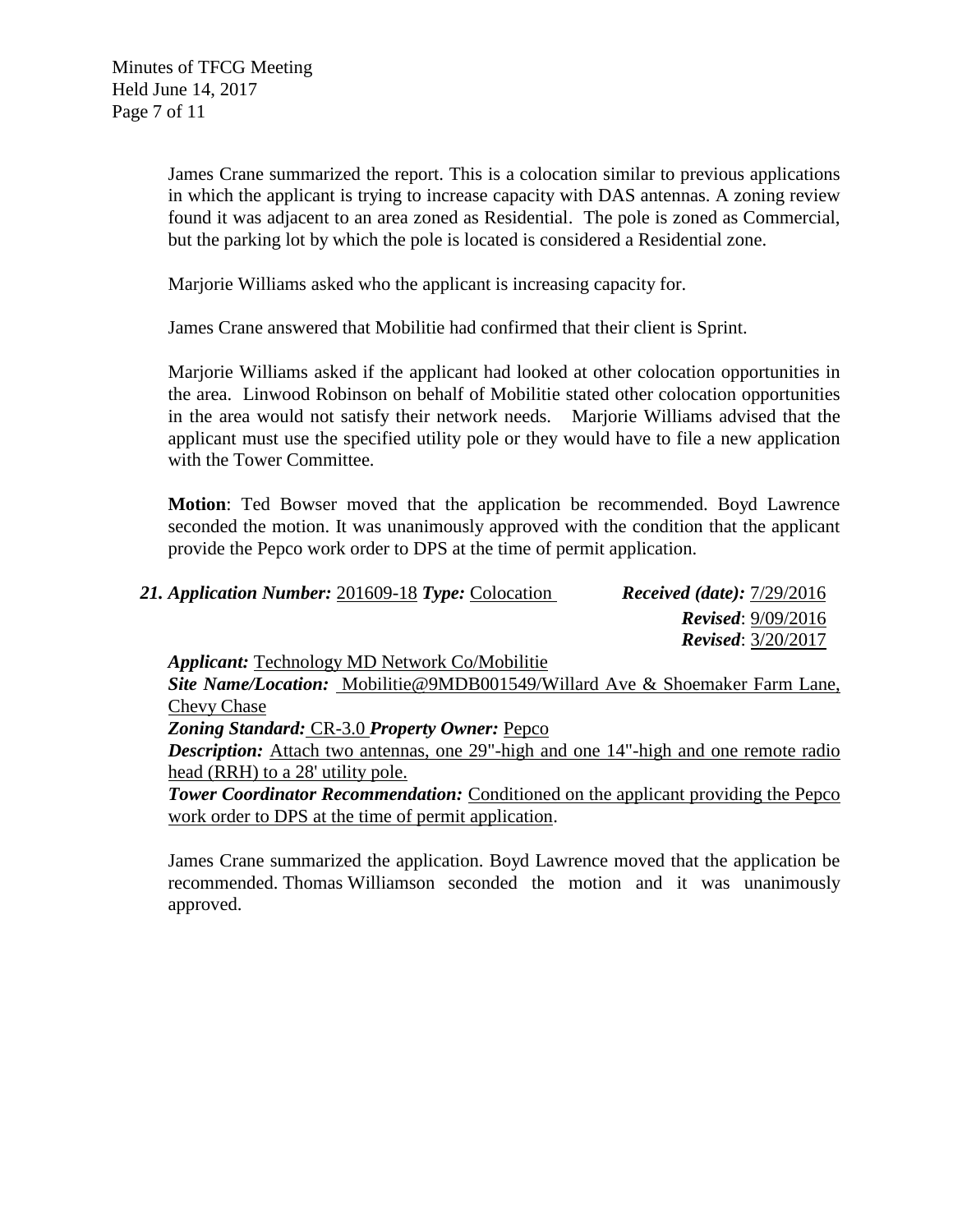Minutes of TFCG Meeting Held June 14, 2017 Page 8 of 11

*22. Application Number:* 201609-19 *Type:* Colocation *Received (date):* 7/29/2016

 *Revised*: 9/09/2016 *Revised*: 3/20/2017

*Applicant:* Technology MD Network Co/Mobilitie

*Site Name/Location:* Mobilitie@9MDB001997/Jackson Road & Kenwood Rd, Silver Spring

*Zoning Standard:* R-90 *Property Owner:* Pepco

*Description:* Attach two antennas, one 29"-high and one 14"-high and one remote radio head (RRH) to a 28' utility pole.

**Tower Coordinator Recommendation:** Conditioned on the applicant providing the Pepco work order to DPS at the time of permit application.

Marjorie Williams previously noted that this item has been posted with an incorrect street name. The correct address for this site is Jackson Road & Kerwood Rd, Silver Spring.

Marjorie Williams noted that this utility pole was across the street from White Oak Middle School and very close to residential homes. Concern was expressed that there were a lot of wires attached to the utility pole and that there might not be any space for Mobilitie's equipment.

Mobilitie stated that they have been able to place their equipment on similar Pepco utility poles. They had not approached Pepco about this specific pole because they wanted to first hear the preferences and feedback of the Tower Committee.

Lee Afflerbach noted the utility pole may not meet FCC requirements for RF emission due to the antenna being 20 or so feet from the building.

Patricia Wolford added that the code reads that the utility pole must be greater than 60 feet from a single-family home and in this zone the poles are 25 feet from single family homes.

James Crane confirmed that the pole is 29 feet from the single family detached home and with the new antenna it would be over 29 feet.

The applicant asked that this application be tabled due to setbacks in a residential zones and FCC RF emission requirements.

**Action:** Tabled by the applicant.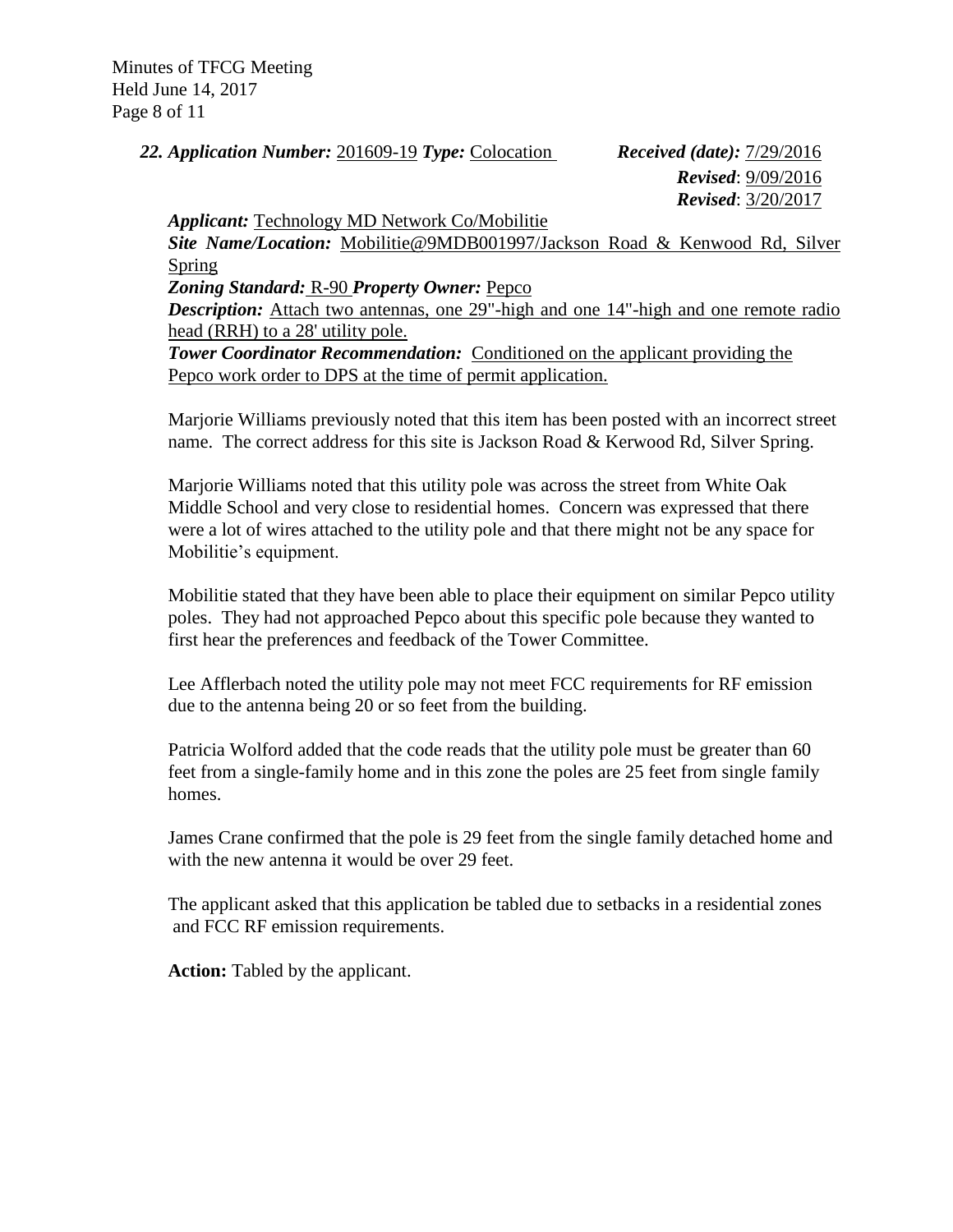Minutes of TFCG Meeting Held June 14, 2017 Page 9 of 11

*23. Application Number:* 201609-22 *Type:* Colocation *Received (date):* 7/29/2016

 *Revised*: 9/09/2016 *Revised*: 3/20/2017

*Applicant:* Technology MD Network Co/Mobilitie *Site Name/Location:* Mobilitie@9MDB000752/Noyes Dr & 3rd St, Silver Spring *Zoning Standard:* R-60 *Property Owner:* Pepco *Description:* Attach two antennas, one 29"-high and one 14"-high and one remote radio head (RRH) to a 33' light pole. **Tower Coordinator Recommendation:** Conditioned on the applicant providing the Pepco work order to DPS at the time of permit application.

**Action:** Tabled by the applicant.

*24. Application Number:* 201609-23 *Type:* Colocation *Received (date):* 7/29/2016

 *Revised*: 9/09/2016 *Revised*: 3/20/2017

*Applicant:* Technology MD Network Co/Mobilitie

*Site Name/Location:* Mobilitie@9MDB000823/Redland Rd & Somerville Dr, Deerwood *Zoning Standard:* CRT-1.75 *Property Owner:* Montgomery County

*Description:* Attach two antennas, one 29"-high and one 14"-high and one remote radio head (RRH) to a 23' light pole.

**Tower Coordinator Recommendation:** Conditioned on the applicant providing the Montgomery County Department of Transportation work order to DPS at the time of permit application.

**Action:** Tabled by the applicant prior to the meeting.

*25. Application Number:* 201609-26 *Type:* Colocation *Received (date):* 7/29/2016

 *Revised*: 9/09/2016 *Revised*: 3/20/2017

*Applicant:* Technology MD Network Co/Mobilitie

*Site Name/Location:* Mobilitie@9MDB000765/Montrose Pkwy & E Jefferson Street, N. Bethesda

*Zoning Standard:* EOF-0.75 *Property Owner:* Montgomery County

*Description:* Attach two antennas, one 29"-high and one 14"-high and one remote radio head (RRH) to a 36' light pole.

**Tower Coordinator Recommendation:** Conditioned on the applicant providing the Montgomery County Department of Transportation work order to DPS at the time of permit application.

**Action:** Tabled by the applicant prior to the meeting.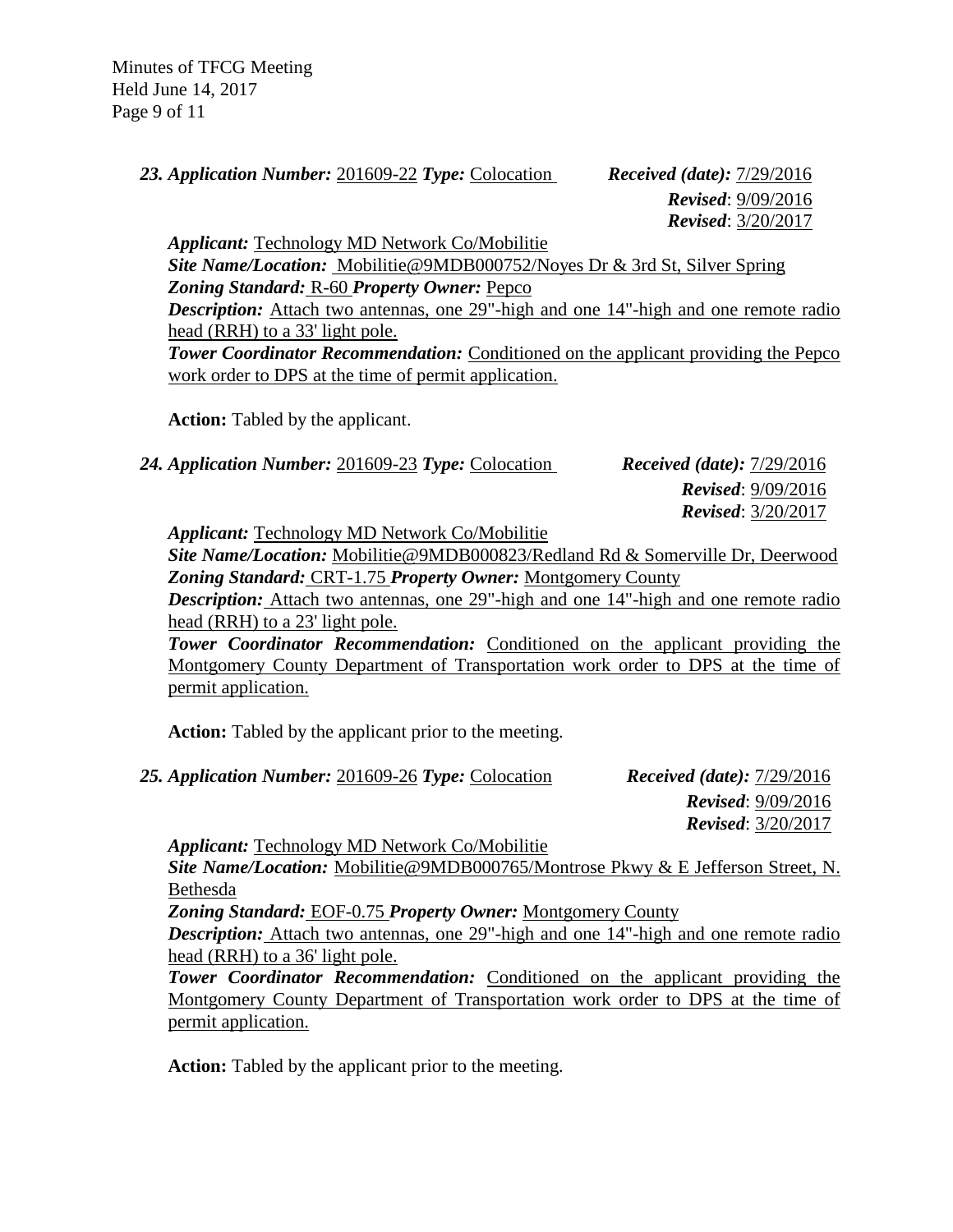Minutes of TFCG Meeting Held June 14, 2017 Page 10 of 11

*26. Application Number:* 201704-45 *Type:* New *Received (date):* 3/15/2017

 *Revised:* 4/26/2017  *Revised:* 5/08/2017

*Applicant:* AT&T Wireless *Site Name/Location:* Vontae View/3301 Damascus Rd, Brookeville *Zoning Standard:* AR *Property Owner:* Pogo Tree Experts *Description:* Construct a 150' monopole with three 72" antennas at 150'. *Tower Coordinator Recommendation:* Recommended

James Crane summarized the application, noting that the proposed site is in AR zoning 178 feet from a farmhouse on a commercial farm. The owner of the farmhouse has been negotiating for the new site construction.

Jay O'Neill expressed that there was concern that the applicant's photo simulation was not to scale, but the applicant completed a balloon test and a site visit by CTC was also conducted. This site visit confirmed that the rural area did include residential homes in view of the tower and transmission line.

Marjorie Williams noted that a new site would have to be at least 300 feet away from the closest residential home, but this new site would only be about 178 feet.

Jay O'Neill stated that the Hearing Examiner could approve a reduction in the 300-foot setback for the construction of this new site.

Marjorie Williams added that if conditionally recommended it would be under conditional use and would go through the Office of Zonings and Hearings. That process will include a public hearing.

Gregory Russ asked if the applicant had considered locating within the transmission line right of way to avoid conditional use.

James Crane answered that the applicant had specifically stated that they had recent difficulties working with Pepco in those area and Marjorie Williams stated that Pepco had advised they were not inclined to continue with new colocations in those areas.

Marjorie Williams confirmed that the monopole would be capable of colocation and that there was a need present in that area.

Boyd Lawrence moved that the application be recommended under the condition of going through a conditional use hearing with the Office of Zonings and Hearings and that the applicant obtained a setback reduction of less than 300 feet, but more than 150. Patricia Wolford seconded the motion. Gregory Russ abstained from voting.